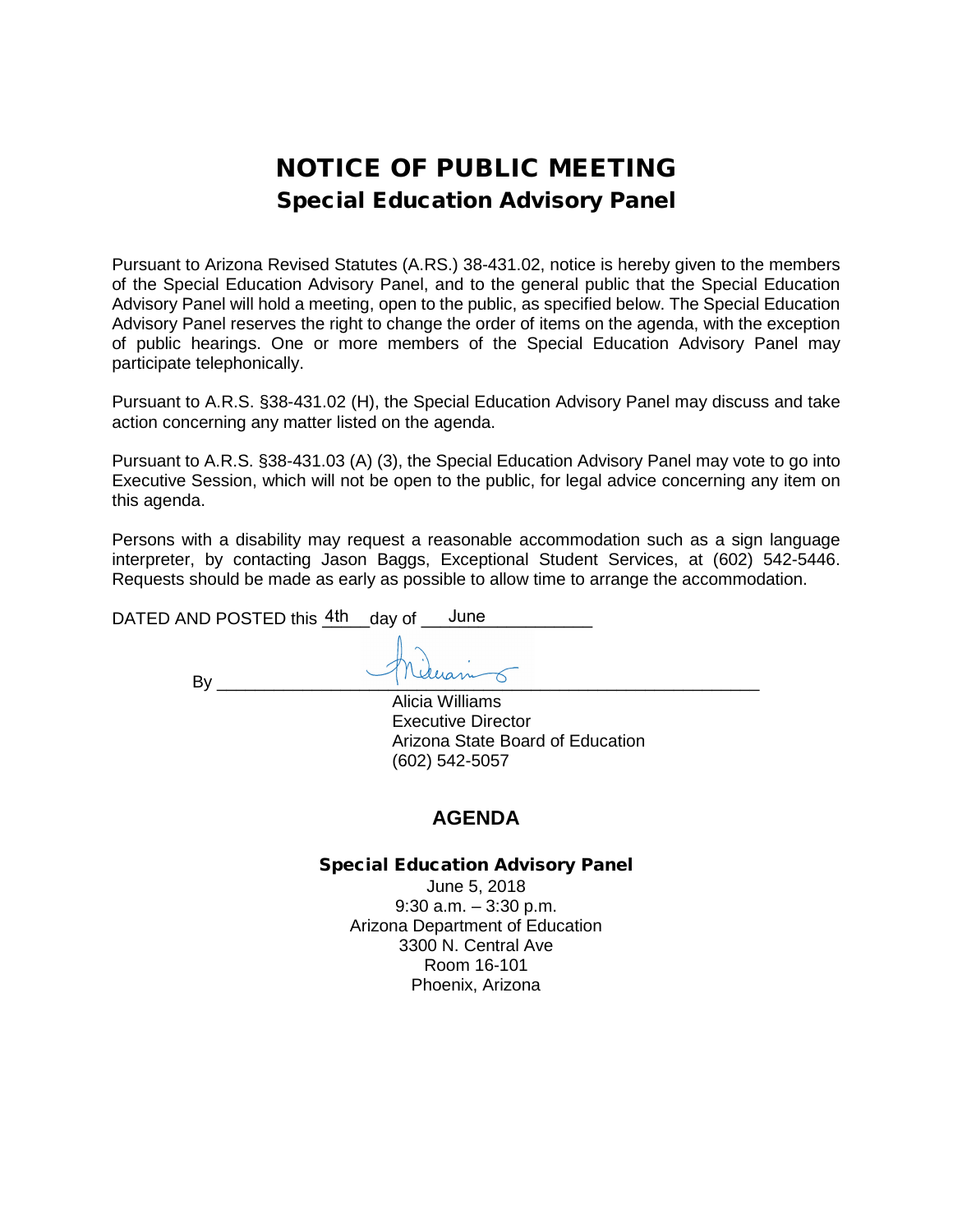## **Contact Information**

| <b>Special Education Advisory Panel</b> |
|-----------------------------------------|
|-----------------------------------------|

| <b>Title</b>     | <b>Name and Phone Number</b>                    |
|------------------|-------------------------------------------------|
| Co-Chairperson   | Nancy Williams, M.Ed.<br>(602) 818-4650         |
| Co-Chairperson   | Christopher Tiffany, M.A. Ed.<br>(602) 615-2565 |
| Vice-Chairperson | Leanne Murrillo, CTRS<br>(602) 296-0535         |

## **Arizona Department of Education**

| <b>Title</b>                    | <b>Name and Phone Number</b>                                    |
|---------------------------------|-----------------------------------------------------------------|
| Deputy Associate Superintendent | Alissa Trollinger<br>(602) 542-5446                             |
| <b>Administrative Assistant</b> | Jeannette Zemeida/Jason Baggs<br>(602) 542-3855/ (602) 542-5446 |

# **Agenda**

| Agenda Item                                                                                                                                                                                                                                                                                                                                                                 | <b>Responsible Person</b>           |
|-----------------------------------------------------------------------------------------------------------------------------------------------------------------------------------------------------------------------------------------------------------------------------------------------------------------------------------------------------------------------------|-------------------------------------|
| Call to Order.                                                                                                                                                                                                                                                                                                                                                              | Nancy Williams, SEAP Co-Chairperson |
| Approval of March 6, 2018 minutes.                                                                                                                                                                                                                                                                                                                                          | Chris Tiffany, SEAP Co-Chairperson  |
| Call to the Public.<br>Guidelines: Comment on agenda items as<br>panel goes through them. Those wishing to<br>address the panel need not request<br>permission in advance. Action taken as a<br>result of public comment will be limited to<br>directing staff to study the matter or<br>rescheduling the matter for further<br>consideration and decision at a later date. | Nancy Williams, SEAP Co-Chairperson |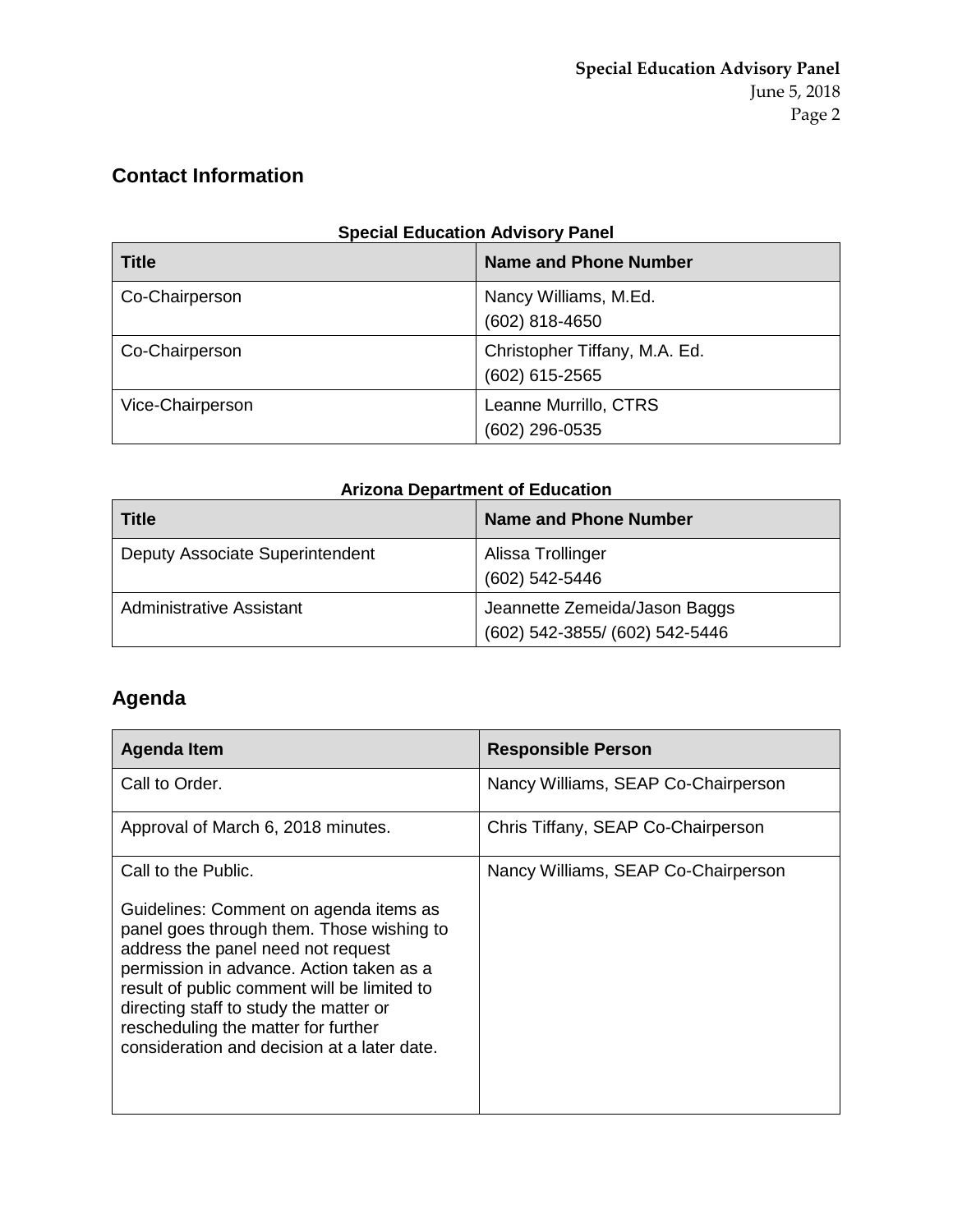| <b>Agenda Item</b>                                                                                                                                                                                                                                                                                                                                              | <b>Responsible Person</b>                                                                                                                                            |
|-----------------------------------------------------------------------------------------------------------------------------------------------------------------------------------------------------------------------------------------------------------------------------------------------------------------------------------------------------------------|----------------------------------------------------------------------------------------------------------------------------------------------------------------------|
| (Agenda times are estimates and subject to<br>change based on personnel availability.)                                                                                                                                                                                                                                                                          |                                                                                                                                                                      |
| Member Reports from the Field (9:30-10:30)                                                                                                                                                                                                                                                                                                                      | <b>SEAP Members</b>                                                                                                                                                  |
| <b>Exceptional Student Services Website Update</b><br>and Website Tour for panel information and<br>input (10:30 - 11:15)                                                                                                                                                                                                                                       | Bob Fitzsimmons, Legal/Dispute Resolution                                                                                                                            |
| Lunch (11:15-12:15)                                                                                                                                                                                                                                                                                                                                             |                                                                                                                                                                      |
| ADE/ESS Parent Survey (Indicator 8) (12:15-<br>1:00)                                                                                                                                                                                                                                                                                                            | Becky Raabe, ESS Family Engagement<br>Specialist                                                                                                                     |
| State Systemic Improvement Plan (1:00-1:45)                                                                                                                                                                                                                                                                                                                     | Joan Curtis, ESS SSIP Coordinator                                                                                                                                    |
| <b>ESS</b><br><b>FY19 IDEA Consolidated Application-</b><br>$\bullet$<br>Allowable Costs (1:45-2:00)<br><b>PEA Determinations and Risk</b><br>Assessment Tool-Changes and<br>Advisement (2:00-2:45)                                                                                                                                                             | Alissa Trollinger, ESS Deputy Associate<br>Superintendent<br>Chris Brown, ESS Director of Operations<br>Angela Odom, ESS Director of Program<br>Support & Monitoring |
| Special Education Advisory Panel (2:45-3:30)<br><b>Election of Executive Committee</b><br>Co-Chair<br>Vice-Chair<br><b>Establish Annual Report Writing</b><br>Committee<br>Membership<br>Consideration of Items for Advisement<br>(Action Item)<br><b>Consideration of Committee work</b><br>needed<br>Key Points from Meeting<br>Suggested future agenda items | <b>SEAP Panel Members</b>                                                                                                                                            |
| Next Meeting Date: September 12, 2018                                                                                                                                                                                                                                                                                                                           | Leanne Murrillo, SEAP Vice Chair                                                                                                                                     |